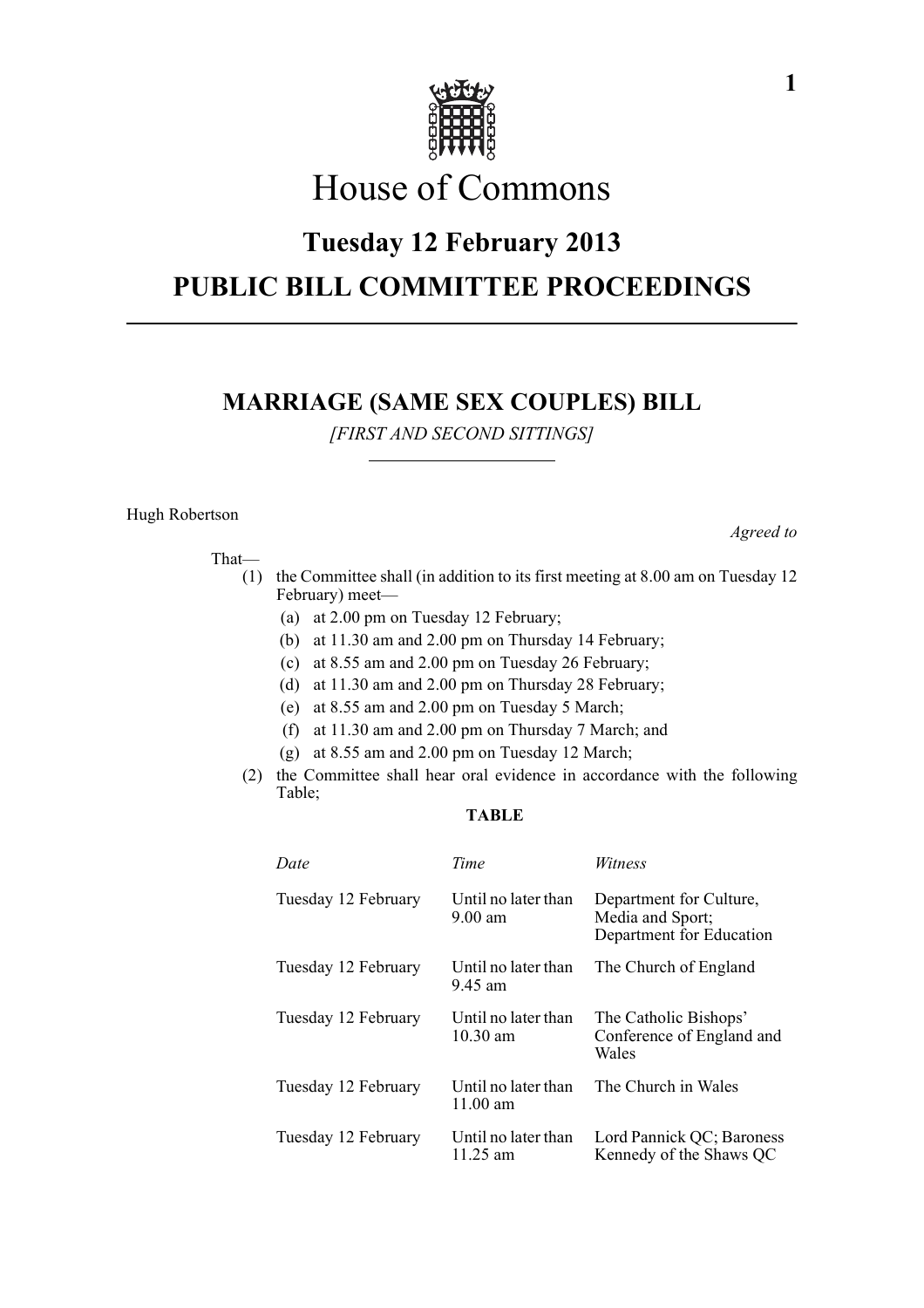| Date                 | Time                                     | Witness                                                                                                                                 |
|----------------------|------------------------------------------|-----------------------------------------------------------------------------------------------------------------------------------------|
| Tuesday 12 February  | Until no later than<br>$3.00 \text{ pm}$ | Stonewall; Lesbian and Gay<br>Foundation; Gender<br>Identity Research and<br><b>Education Society</b>                                   |
| Tuesday 12 February  | Until no later than<br>3.45 pm           | Liberal Judaism; Board of<br>Deputies of British Jews                                                                                   |
| Tuesday 12 February  | Until no later than<br>4.15 pm           | Out4Marriage                                                                                                                            |
| Tuesday 12 February  | Until no later than<br>4.45 pm           | <b>Coalition for Marriage</b>                                                                                                           |
| Tuesday 12 February  | Until no later than<br>5.15 pm           | Professor Julian Rivers,<br>University of Bristol Law<br>School                                                                         |
| Thursday 14 February | Until no later than<br>12.15 pm          | The Religious Society of<br>Friends (Quakers in<br>Britain); the General<br>Assembly of Unitarian and<br><b>Free Christian Churches</b> |
| Thursday 14 February | Until no later than<br>$1.00 \text{ pm}$ | The Methodist Church; the<br><b>United Reformed Church</b>                                                                              |
| Thursday 14 February | Until no later than<br>2.45 pm           | Liberty; Equality and<br>Human Rights<br>Commission; The Co-<br>operative Group                                                         |
| Thursday 14 February | Until no later than<br>3.15 pm           | Schools OUT; PHSE<br>Association                                                                                                        |
| Thursday 14 February | Until no later than<br>3.45 pm           | The Very Reverend Jeffrey<br>John, Dean of St Albans;<br>Alice Arnold, broadcaster                                                      |
| Thursday 14 February | Until no later than<br>4.15 pm           | Brendan O'Neill, journalist;<br>Mark Jones, partner at<br>Ormerods Solicitors                                                           |

#### **Marriage (Same Sex Couples) Bill,** *continued*

- (3) proceedings on consideration of the Bill in Committee shall be taken in the following order: Clauses 1 to 4; Schedule 1; Clauses 5 to 10; Schedule 2; Clause 11; Schedules 3 and 4; Clause 12; Schedule 5; Clause 13; Schedule 6; Clause 14; Schedule 7; Clauses 15 to 18; new Clauses; new Schedules; remaining proceedings on the Bill; and
- (4) the proceedings shall (so far as not previously concluded) be brought to a conclusion at 5.00 pm on Tuesday 12 March.